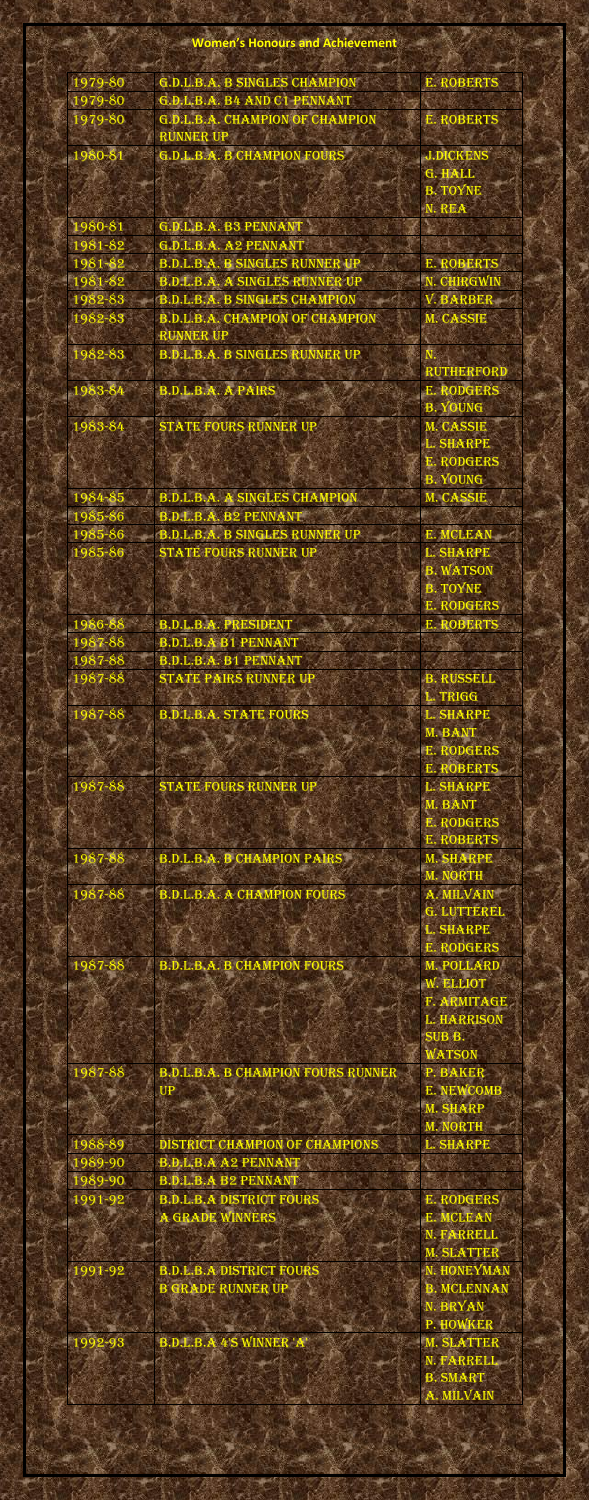| 1993-94 | <b>B.D.L.B.A. B GRADE 4'S RUNNER UP</b>    | <b>J. SPEIRS</b>    |
|---------|--------------------------------------------|---------------------|
|         |                                            | N. HONEYMAN         |
|         |                                            | <b>C.CLARKE</b>     |
|         |                                            | <b>A.ROWLAND</b>    |
| 1993-94 | <b>B.D.L.B.A. A GRADE PAIRS RUNNERS UP</b> | <b>E.RODGERS</b>    |
|         |                                            |                     |
|         |                                            | M. BANT             |
| 1994-95 | <b>CHAMPION OF CHAMPIONS R/U</b>           | <b>M. SLATTER</b>   |
| 1994-95 | <b>B.D.L.B.A. RUNNERS UP STATE FOURS</b>   | L. SHARPE           |
|         |                                            | L. BAKER            |
|         |                                            | F. ARMITAGE         |
|         |                                            | M. BANT             |
| 1994-95 | <b>B.D.L.B.A. B GRADE PAIRS RUNNERS UP</b> | N. HONEYMAN         |
|         |                                            | A ROWLAND           |
| 1994-95 | <b>B.D.L.B.A. B GRADE FOURS WINNER</b>     | <b>J. SPEIRS</b>    |
|         |                                            | <b>C MCLACHLAN</b>  |
|         |                                            |                     |
|         |                                            | <b>BRITCHFORD</b>   |
|         |                                            | L. JENNER           |
| 1994-95 | <b>B.D.L.B.A. B GRADE WINNER SINGLES</b>   | N. HONEYMAN         |
| 1994-96 | <b>B.D.L.B.A. PRESIDENT</b>                | <b>E. ROGERS</b>    |
| 1995-96 | <b>B.D.L.B.A. B1 PENNANT</b>               |                     |
| 1996-97 | <b>B.D.L.B.A. WINNER STATE PAIRS</b>       | <b>M. SLATER</b>    |
|         |                                            | L. JOHNSON          |
|         |                                            |                     |
| 997-98  | <b>B.D.L.B.A. A GRADE PAIRS RUNNERS UP</b> | <b>M. SLATER</b>    |
|         |                                            | L. JOHNSON          |
| 1997-98 | <b>B.D.L.B.A. A GRADE FOURS RUNNER UP</b>  | <b>M.BRITCHFORD</b> |
|         |                                            | <b>L. SHARPE</b>    |
|         |                                            | <b>L. JOHNSON</b>   |
|         |                                            | <b>E. SUFFIELD</b>  |
| 1998-99 | <b>B.D.L.B.A. A GRADE FOURS</b>            | <b>B. RAMSAY</b>    |
|         |                                            | <b>M.BRITCHFORD</b> |
|         |                                            | L. SHARPE           |
|         |                                            | L. JOHNSON          |
| 1998-99 | <b>BELLERINE SHIELD WINNERS</b>            |                     |
| 1999-00 | <b>B.D.L.B.A DIV.2 PENNANT WINNERS</b>     |                     |
| 1999-00 | <b>B.D.L.B.A DIV.5 PENNANT WINNERS</b>     |                     |
| 1999-00 | <b>B.D.L.B.A DIV.6 PENNANT WINNERS</b>     |                     |
| 1999-00 | <b>STATE PAIRS WINNERS</b>                 | <b>M. SLATER</b>    |
|         |                                            | L. JOHNSON          |
| 1999-00 | STATE PAIRS RUNNERS UP                     | A. ROWLAND          |
|         |                                            | N. HONEYMAN         |
| 1999-00 | STATE PAIRS GROUP 2 LEVEL RUNNERS          | <b>M. SLATER</b>    |
|         | <b>UP</b>                                  | L. JOHNSON          |
|         |                                            | <b>L. JOHNSON</b>   |
| 1999-00 | DISTRICT CHAMPIONSHIP RUNNER UP            |                     |
| 1999-00 | <b>ASSOCIATION SINGLES WINNER</b>          | <b>M. SLATER</b>    |
| 1999-00 | ASSOCIATION SINGLES RUNNER UP              | L. JOHNSON          |

| 2000-01     | <b>STATE FOURS RUNNERS UP</b>            | L. JOHNSON          |
|-------------|------------------------------------------|---------------------|
|             |                                          | <b>E PRESTON</b>    |
|             |                                          | <b>M. SLATER</b>    |
|             |                                          | $\bf{M}$            |
|             |                                          | <b>BRITCHFORD</b>   |
| 2000-01     | STATE SINGLES RUNNERS UP                 | L. JOHNSON          |
| 2000-01     | <b>ASSOCIATION PAIRS RUNNERS UP</b>      | <b>L. JOHNSON</b>   |
|             |                                          | <b>M. SLATER</b>    |
| 2000-01     | <b>ASSOCIATION FOURS A GRADE RUNNERS</b> | <b>M. SLATER</b>    |
|             | <b>UIP</b>                               | L. JOHNSON          |
|             |                                          | <b>L. SHARP</b>     |
|             |                                          | M.                  |
|             |                                          | <b>BRITCHFORD</b>   |
| 2000-01     | <b>ASSOCIATION SINGLES WINNER</b>        | L. JOHNSON          |
| 2000-01     | ASSOCIATION SINGLES RUNNER UP            | <b>M. SLATER</b>    |
| 2000-01     | <b>ASSOCIATION FOURS B GRADE</b>         | <b>M. LONGSTAFF</b> |
|             |                                          | <b>J. SPEIRS</b>    |
|             |                                          | <b>S. BATEY</b>     |
|             |                                          | M. RYAN             |
| $2001 - 02$ | <b>STATE FOURS WINNERS</b>               | <b>M. SLATER</b>    |
|             |                                          | L. JOHNSON          |
|             |                                          | <b>E. PRESTON</b>   |
|             |                                          |                     |
|             |                                          | <b>BRITCHFORD</b>   |
| 2001-02     | <b>ASSOCIATION PAIRS WINNER</b>          | <b>M. SLATER</b>    |
|             |                                          | L. JOHNSON          |
| 2001-02     | <b>ASSOCIATION PAIRS RINNER UP</b>       | S. SAVILLE          |
|             |                                          | <b>B. RAMSEY</b>    |
| 2001-02     | <b>ASSOCIATION B GRADE RUNNER UP</b>     | R. HADDRICK         |
| 2001-02     | <b>BELLERINE SHIELD</b>                  | <b>M. SLATER</b>    |
|             |                                          | L. JOHNSON          |
|             |                                          | <b>E. PRESTON</b>   |
|             |                                          |                     |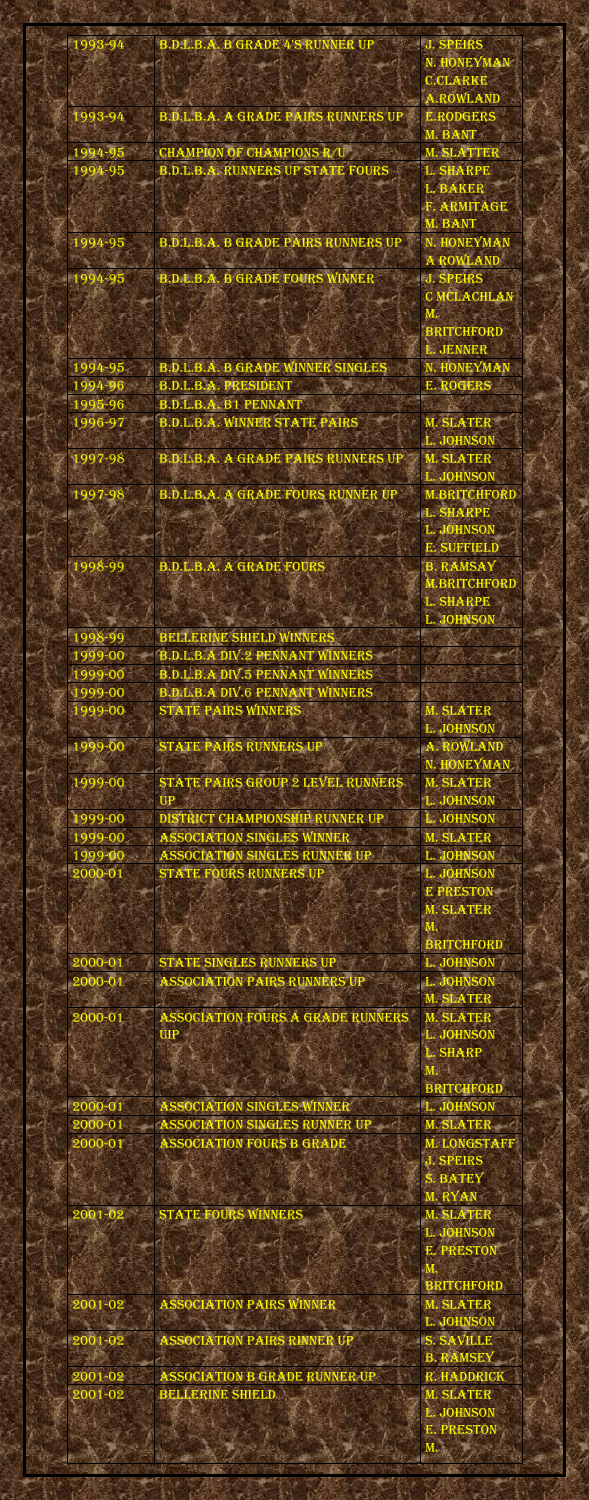|         |                                          | <b>BRITCHFORD</b> |  |
|---------|------------------------------------------|-------------------|--|
|         |                                          | E. BRADY          |  |
|         |                                          | <b>M. SUTTON</b>  |  |
|         |                                          |                   |  |
| 2001-02 | <b>STATE FOURS GROUP WINNERS</b>         | <b>M. SLATER</b>  |  |
|         |                                          | L. JOHNSON        |  |
|         |                                          | <b>E. PRESTON</b> |  |
|         |                                          | M.                |  |
|         |                                          | <b>BRITCHFORD</b> |  |
| 2002-03 | STATE SINGLES WINNER                     | R. HADDRICK       |  |
| 2002-03 | <b>STATE PAIRS WINNERS</b>               | <b>M. SLATER</b>  |  |
|         |                                          | L. JOHNSON        |  |
| 2002-03 |                                          | L. JOHNSON        |  |
|         | <b>B.D.L.B.A. DISTRICT CHAMPION</b>      |                   |  |
| 2002-03 | <b>B.D.L.B.A PENNANT DIVISION 3</b>      |                   |  |
| 2002-03 | <b>B.D.L.B.A PENNANT DIVISION 4</b>      |                   |  |
| 2002-03 | <b>ANNIVERSRY TRIPLES</b>                |                   |  |
|         |                                          | <b>BRITCHFORD</b> |  |
|         |                                          | <b>E. PRESTON</b> |  |
|         |                                          | <b>M. SLATER</b>  |  |
| 2003-04 | <b>STATE SINGLES WINNER</b>              | L. JOHNSON        |  |
| 2003-04 | <b>STATE PARIS WINNERS</b>               | <b>M. SLATER</b>  |  |
|         |                                          | L. JOHNSON        |  |
| 2003-04 | A GRADE DISTRICT FOURS WINNERS           | <b>M. SLATER</b>  |  |
|         |                                          | <u>L. JOHNSON</u> |  |
|         |                                          | M.                |  |
|         |                                          | <b>BRITCHFORD</b> |  |
|         |                                          | E. BRALEY         |  |
| 2003-04 | <b>B GRADE DISTRICT FOURS WINNERS</b>    | P. DUCH           |  |
|         |                                          | <b>B. POOLE</b>   |  |
|         |                                          | <b>S. BATEY</b>   |  |
|         |                                          | <b>J. DE TOIT</b> |  |
| 2003-04 | <b>B.D.L.B.A PENNANT DIVISION 2</b>      |                   |  |
| 2003-04 | <b>VICTORIA STATE FOURS COUNTRY WEEK</b> | <b>M. SUTTON</b>  |  |
|         | WINNERS                                  | A. ROWLAND        |  |
|         |                                          | E. BRADY          |  |
|         |                                          | A. PAYNE          |  |
| 2003-04 | A GRADE DISTRICT PAIRS WINNERS           | E. BROWN          |  |
|         |                                          | E. BRALEY         |  |
| 2004-05 | <b>STATE FOURS WINNERS</b>               | L. JOHNSON        |  |
|         |                                          | <b>M. SLATER</b>  |  |
|         |                                          | M.                |  |
|         |                                          | <b>BRITCHFORD</b> |  |
|         |                                          | M. LINKE          |  |
| 2004-05 | <b>DISTRICT FOURS RUNNER UP</b>          | <b>M. SLATER</b>  |  |
|         |                                          | L. JOHNSON        |  |
|         |                                          |                   |  |

|             |                                                          | <b>BRITCHFORD</b>   |  |
|-------------|----------------------------------------------------------|---------------------|--|
|             |                                                          | E. BRALEY           |  |
| 2004-05     | <b>B.D.L.B.A PENNANT DIVISION 4</b>                      |                     |  |
| 2005-06     | STATE PAIRS RUNNER UP                                    | P. JOHNS            |  |
|             |                                                          | <b>E. SKELHORN</b>  |  |
| 2005-06     | STATE FOURS RUNNER UP                                    | L. JOHNSON          |  |
|             |                                                          | <b>M. SLATER</b>    |  |
|             |                                                          | M.                  |  |
|             |                                                          | <b>BRITCHFORD</b>   |  |
|             |                                                          | M. LINKE            |  |
| 2005-06     | <b>DISTRICT SINGLES B</b>                                | <b>E. SKELHORN</b>  |  |
| 2005-06     | <b>B.D.L.B.A PENNANT DIVISION 1</b>                      |                     |  |
| 2006-07     | <b>B.D.L.B.A PENNANT DIVISION 2</b>                      |                     |  |
| 2007-08     | <b>B.D.L.B.A GROUP FINAL NOVICE SINGLES</b>              | C. MITCHELL         |  |
| 2007-08     | <b>B.D.L.B.A PENNANT DIVISION 1 RUNNER</b>               |                     |  |
|             | UP                                                       |                     |  |
| 2008-09     | <b>B.D.L.B.A PENNANT DIVISION 2 RUNNER</b>               |                     |  |
|             | <b>UP</b>                                                |                     |  |
| 2008-09     | <b>B.D.L.B.A PENNANT DIVISION 3 RUNNER</b>               |                     |  |
|             | UP                                                       |                     |  |
| 2008-09     | <b>B.D.L.B.A PENNANT DIVISION 4 RUNNER</b>               |                     |  |
|             | <b>UP</b>                                                |                     |  |
| 2009-10     | <b>B.D.L.B.A GROUP FINAL NOVICE SINGLES   L. NICHOLS</b> |                     |  |
|             | <b>RUNNER UP</b>                                         |                     |  |
| 2009-10     | DISTRICT PAIRS WINNERS                                   | L. JOHNSON          |  |
|             |                                                          | <b>B. TEGGELOVE</b> |  |
| 2010-11     | <b>B.D.L.B.A PENNANT DIVISION 2 RUNNER</b>               |                     |  |
|             | UP                                                       |                     |  |
| 2010-11     | STATE PAIRS RUNNER UP                                    | A. ROWLAND          |  |
|             |                                                          | A. PAYNE            |  |
| $2010 - 11$ | STATE PAIRS RUNNER UP                                    | A. WATTS            |  |
|             |                                                          | M. KING             |  |
|             |                                                          | <b>B. TEGGELOVE</b> |  |
|             |                                                          |                     |  |